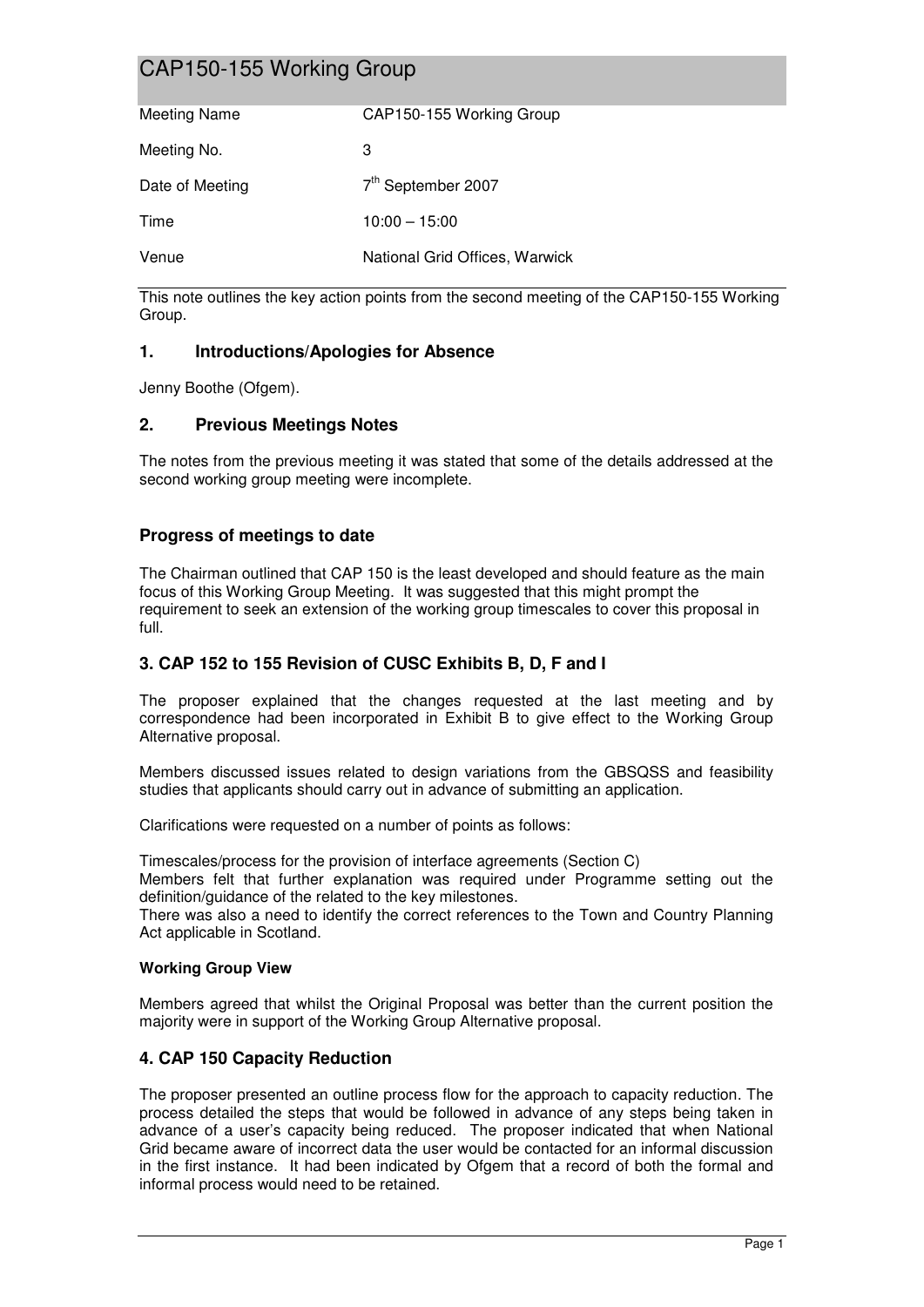# CAP150-155 Working Group

Some members referred to CEC reductions and the lack of options open to Users to increase their CEC. It was stressed that there was a need to differentiate between the TEC and CEC and that the key driver in the process was a Users application of TEC which was the basis for investment in the Transmission Network. It was added that a CEC only application would not act as a trigger for investment and this type of speculative application would require a significant one-off charge. There was misinterpretation of the purpose of CEC. Members added that there were conflicts related to CAP 131 and the requirement for Securities based on CEC. It was stressed this was a future issue after CAP 131 implementation. Members requested that the debate on CEC reductions was reflected in the Working Group report.

Members requested further clarity in some of the steps in the process including contracted capacity at completion date. Members felt there was a need to apply a level of reasonableness and safeguards/checks were in place ensuring that actions were not taken on the basis of hearsay evidence. This issue had been debabated at length at the second meeting. There was also a need to clarify the timescales for the provision of responses to the company by users to ensure consistency. It was suggested that the counter notice should be within 15 rather that 5 days. It was felt that this process was aligned with the STC, the process would be cross checked.

Members agreed that the process for Notice of Intent/Counter Notice needed to be clear and unambiguous and the steps that would be taken if a User did not respond within the set timescale. It was explained that the user can respond to the notice or challenge with the authority. Alternatively if the User is in agreement with the notice the rote is to submit a Modification Application to revise TEC. One member asked why this process was not included in the legal text for CAP150. It was explained that as the route for referral was an existing process set out in the Licence so it was unnecessary to duplicate. The Licence only envisages a referral process post Offer or post Mod App.

Members questioned the costs related submission of a Mod App however it was noted that if the process triggered works there would be cost implications on National Grid.

It was indicated that the process of notifying the Authority was aimed at making the Authority aware of an ongoing dispute between the TO and a user prior to any possible referral.

Discussions progressed on a number of scenarios that might prompt issuing a reduction notice. If there is knowledge that a user has not applied for consent and there is no clear progress or development ie. a paper only project with no clear dates. In these instances the user tends to repeatedly delay their connection date pushing back the backstop date.

In the instance of a BELLA where capacity is reduced National Grid can not terminate as the contractual interface is with the DNO. Details of any relevant embedded generation can only be picked up via the generator/DNO quarterly reports. With a BELLA there are no Use of System rights but data provision requirements are in place via the Grid Code. The tripartite contractual arrangement needs to be addressed via the legal position. The action that could be taken to remove capacity from the DNO who would have to notify the embedded generator as the DNO can not export the generation from that generator. It was discussed whether this issue should be placed in the CUSC or whether it should be backed up in the Distribution Code. Members were to asked to give consideration to this issue. **Action: Members**

Members gave consideration to the proposals. The original proposal was based on reduction of capacity by a reasonable amount via a defined process through a modification application.

Some members felt that this route required a stronger penalty indicating that if a User is in breach of their construction agreement their project should be terminated. Other members felt that if a user fails to respond to the notice with an appropriate Mod App a Users TEC should be reduced to zero. It was felt that this second option would be more acceptable to the generators.